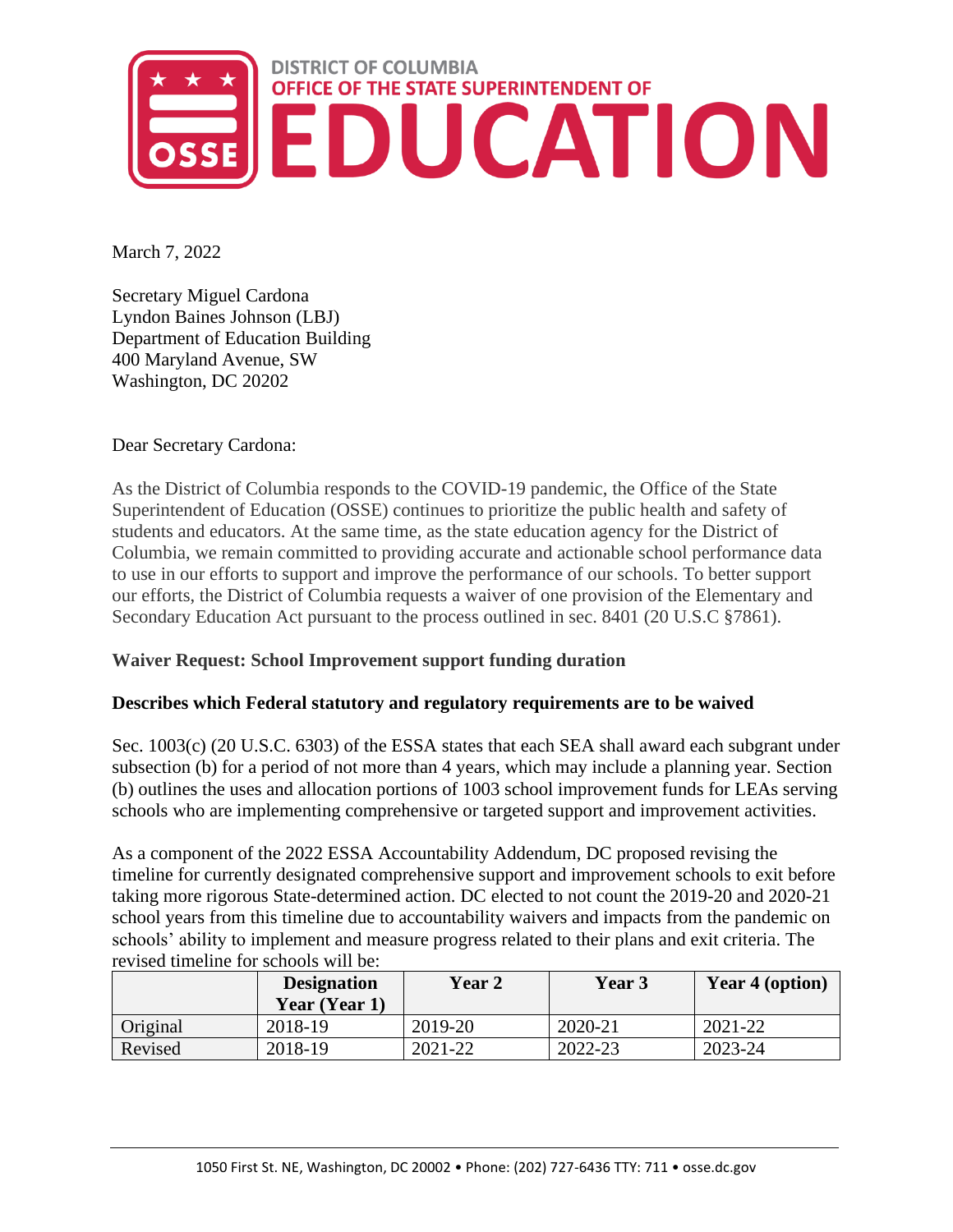## **Describes how the waiving of such requirements will advance student academic achievement**

In response to the COVID-19 pandemic and to protect the health and welfare of students and educators, OSSE received a waiver from accountability requirements of ESSA for the 2019-2020 and 2020-21school years. Additionally, OSSE received waivers from all statewide assessments during the 2019-20 school year and from statewide assessments in ELA, math and science during the 2020-21 school year. Consistent with those waivers, OSSE did not calculate overall accountability scores and ratings using its system of annual meaningful differentiation, the School Transparency and Reporting (STAR) Framework. In 2020 and 2021, OSSE continued to monitor and evaluate the progress of each school currently designated for comprehensive support and improvement. Through these evaluations and with deep understanding of the limitations of the data to measure progress OSSE recognized the importance of extending the timeline for continued implementation of the initiatives to improve student performance and to additionally address unfinished learning and gaps deepened by the impacts of the pandemic.

Within the 2022 ESSA Accountability Addendum, SEAs were provided the opportunity to exclude the two years for which they had accountability waivers from the timeline for schools to exit or have more rigorous state-determined action. OSSE believes extending this timeline will advance student academic achievement by enabling schools to maintain continuity in supporting their students and implementing revised plans for demonstrating significant progress and improvement in student performance and readiness. We are requesting to extend the use of school improvement funds as outlined under section 1003 of the ESSA during this revised timeline in order to fully support these practices, programs and plans which are targeted specifically at students' areas of academic needs.

Each school developed an improvement plan when they were initially designated for comprehensive support and improvement. Those plans were approved by their LEA and then submitted for approval by OSSE. Schools have reviewed progress against their goals, evaluated this progress with LEA and SEA leaders, and made necessary adjustments as they measure the impact and success of initiatives within their plan. Continued fiscal support of these schools through the revised exit timeline for these initiatives will allow these plans to be fully implemented as intended and directly support improved student and school outcomes. OSSE plans to identify additional schools for improvement and support in 2022 and will also utilize 1003 school improvement funds to support the newly designated schools performing in the lowest 5% for comprehensive support as well as continue to support the schools on this revised exit timeline.

## **Describes the methods the State educational agency, local educational agency, school, or Indian tribe will use to monitor and regularly evaluate the effectiveness of the implementation of the plan**

OSSE will continue to regularly monitor and evaluate the progress and implementation of improvement plans and expenditures of school improvement funds from all designated schools and LEAs.